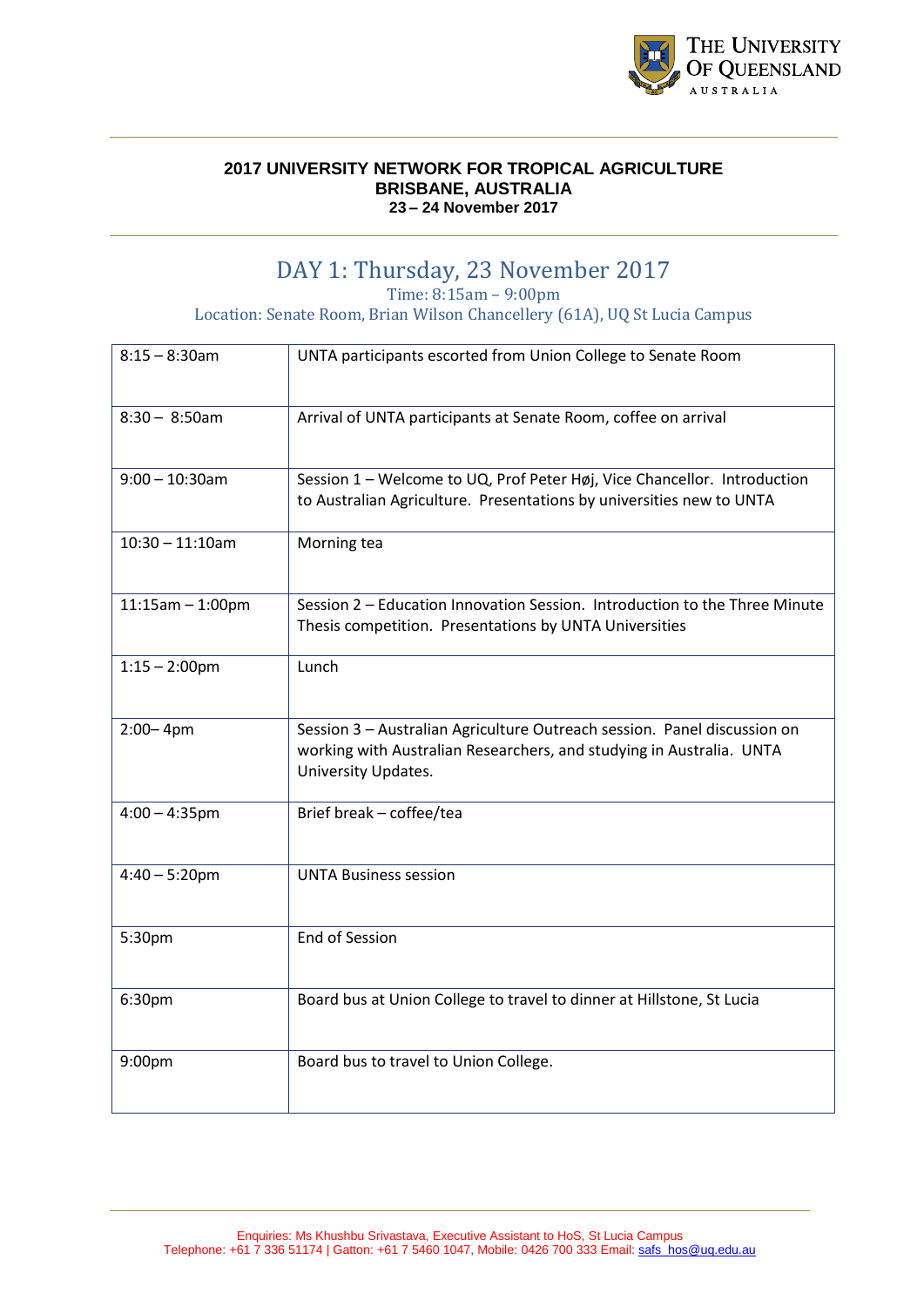

## DAY 2- Friday, 24 November 2017

Time: 8:00am – 6:30pm

Location: Site visit and facilities tour, Lockyer Valley and UQ Gatton Campus

| 8:00am            | Board bus at Union College to travel to Lockyer Valley and Gatton Campus                                                               |
|-------------------|----------------------------------------------------------------------------------------------------------------------------------------|
| 9:30am            | Arrival of UNTA participants at Field Site 1                                                                                           |
| $9:30 - 10:30$ am | Field Site 1 Tour<br>David Keller - a leading vegetable producer who uses both organic and<br>conventional production systems.         |
| 10:30 - 11:30am   | Morning tea. Lake Clarendon recreation area.<br>Travel to Field Site 2.                                                                |
| 11:30am - 12:50pm | Field Site 2 Tour<br>Anthony Staartz, Koala Farms. Intensive vegetable production system<br>suppling directly to major retail outlets. |
| 12:50 - 1:00pm    | Travel to UQ Gatton Campus                                                                                                             |
| $1:00 - 2:00$ pm  | Lunch                                                                                                                                  |
| 2:00 - 4:30pm     | UQ Gatton Research Facilities Tour                                                                                                     |
| 4:30 - 5:10pm     | Afternoon Tea                                                                                                                          |
| $5:15 - 6:30$ pm  | Board bus to travel to Union College, Brisbane                                                                                         |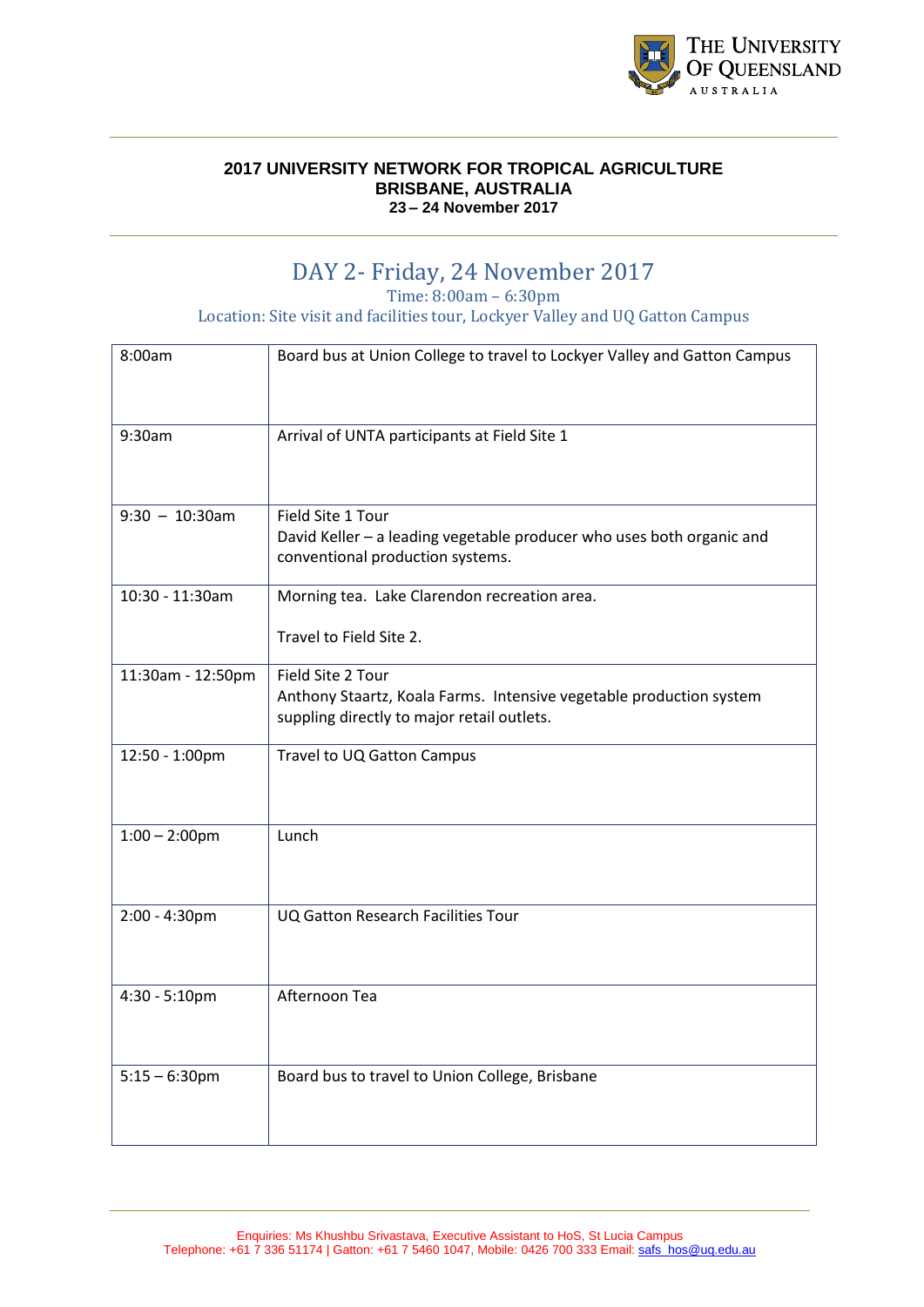

# Map & Directions:

### **Union College**

38 Upland Road St Lucia QLD 4067 AUSTRALIA PH: [+61 7 3377 1500](tel:+61733771500) E: [union.college@uq.edu.au](mailto:union.college@uq.edu.au)



## **Directions to Union College**

Brisbane Airport, 11 The Circuit, Brisbane Airport QLD 4008

- $\rightarrow$  Continue to Airport Link 5 min (4.9 km)
- $\rightarrow$  Follow Airport Link and M3 to Brisbane City. Take the exit for Coronation Dr/State Rte 33 from M3 - 9 min (10.6 km)
- $\rightarrow$  Take Coronation Dr/State Route 33, State Route 34 and Carmody Rd to Upland Rd in Saint Lucia -10 min (5.7 km)

Union College, 38 Upland Rd, St Lucia QLD 4067